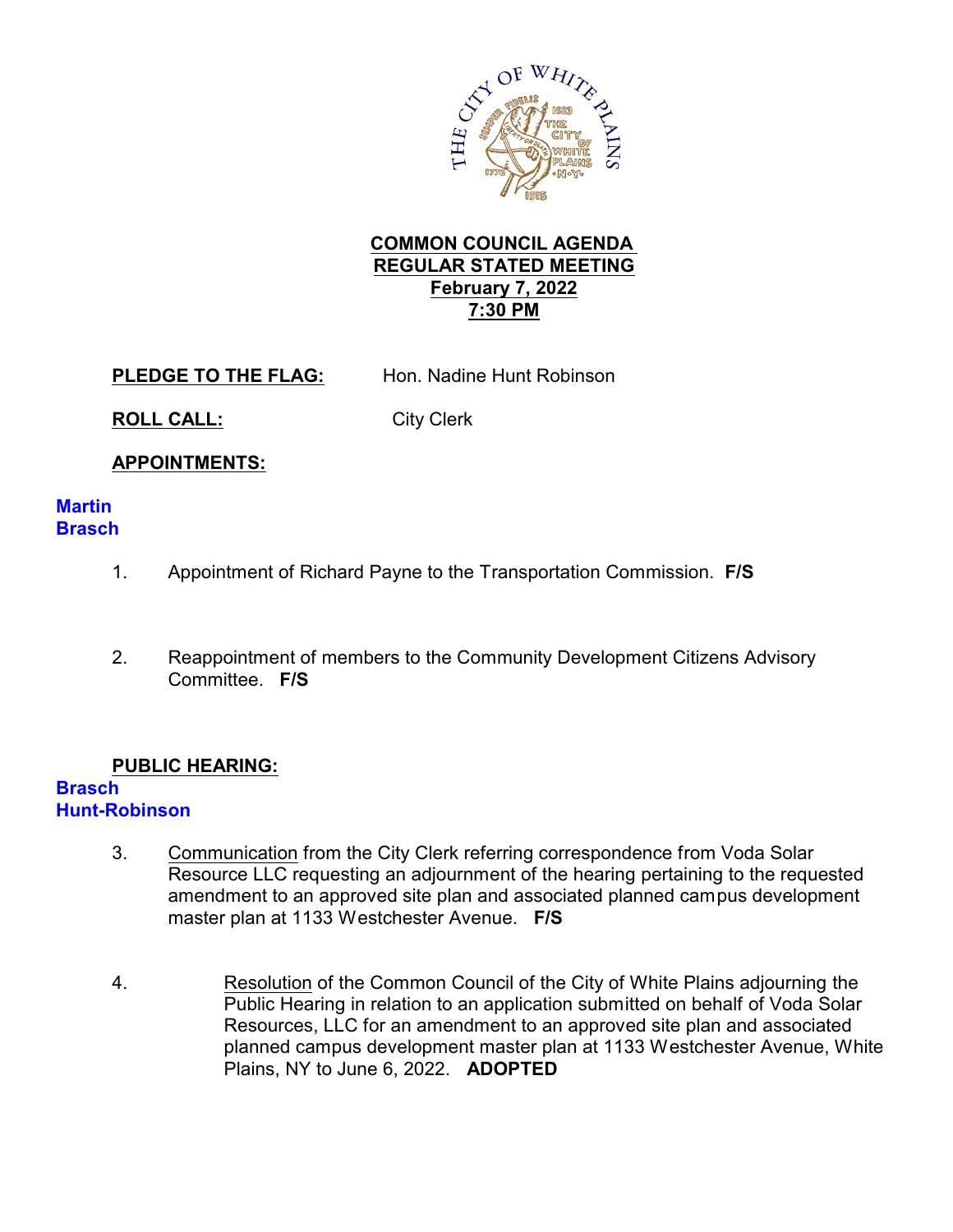### **FIRST READING ORDINANCES:**

5. Communication from Chairman, Capital Projects Board, in relation to Capital Project No. C5589, entitled "City-wide IT Infrastructure Replacement/ Enhancements." **F/S**

#### **Hunt-Robinson Puja**

- 6. Ordinance of the Common Council of the City of White Plains to amend the Capital Projects Fund by establishing Capital Project No. C5589, entitled "City-wide IT Infrastructure Replacement/Enhancements." **ADOPTED 7 - 0**
- 7. Bond Ordinance, dated February 7, 2022 authorizing the issuance of \$378,750 aggregate principal amount serial bonds of the City of White Plains, County of Westchester, State of New York, to finance the costs of the acquisition of equipment, machinery and apparatus for improvements to Information Technology Infrastructure. **ADOPTED 7 - 0**
- 8. Communication from Chairman, Capital Projects Board, in relation to Capital Project No. C5591, entitled "Comprehensive Plan." **F/S**

### **Puja Payne**

- 9. Communication from the Environmental Officer. **F/S**
- 10. Environmental Findings Resolution **ADOPTED**
- 11. Ordinance of the Common Council of the City of White Plains to amend the Capital Projects Fund by establishing Capital Project No. C5591, entitled "Comprehensive Plan". **ADOPTED 7 - 0**
- 12. Bond Ordinance, dated February 7, 2022 authorizing the issuance of \$353,000 aggregate principal amount serial bonds of the City of White Plains, County of Westchester, State of New York, to finance the costs of the preparation of a Comprehensive Master Plan. **ADOPTED 7 - 0**
- 13. Communication from the Commissioner of Planning. **F/S**

# **Payne**

- **Presser**
	- 14. Ordinance of the Common Council of the City of White Plains authorizing the Mayor, or his designee, to enter into to a professional services agreement with BFJ Planning to assist in the completion of the One White Plains Comprehensive Plan. **ADOPTED 7 - 0**
	- 15. Communication from the Corporation Counsel in relation to the settlement of certain tax review proceedings. **F/S**

**Presser Martin**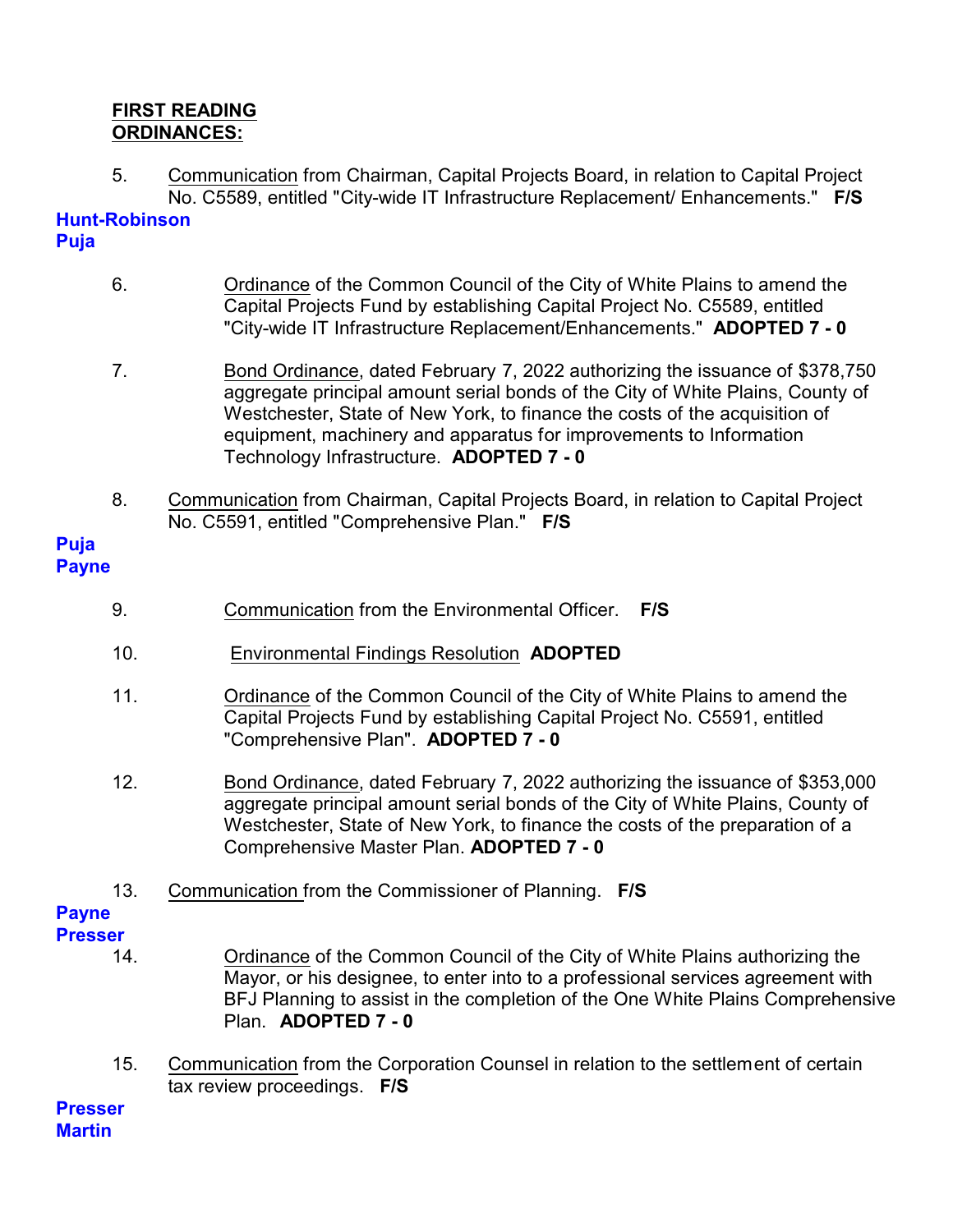- 16. Ordinance authorizing the settlement of certain tax review proceedings. **ADOPTED 7 - 0**
- 17. Communication from the Corporation Counsel in relation to the settlement of a claim of Charles Patemen against the City of White Plains for the amount of \$425,000. **F/S**

#### **Martin Brasch**

- 18. Ordinance authorizing the settlement of litigation brought by Charles Pateman against the City of White Plains et al. **ADOPTED 7 - 0**
- 19. Communication from the Corporation Counsel in relation to the retention of the law firm Roffe Group, of Robinson + Cole to act as Special Counsel for legislative affairs for the City. **F/S**

## **Brasch Hunt-Robinson**

- 20. Ordinance authorizing the Corporation Counsel to enter into an agreement retaining the services of the Law Firm, The Roffe Group of Robinson + Cole, as special Counsel for the period January 1, 2022 through December 31, 2022.**ADOPTED 7 - 0**
- 21. Communication from the Building Commissioner in relation to a comprehensive update to the city's existing Noise Pollution ordinance. **F/S**

### **Hunt-Robinson Puja**

- 22. Ordinance repealing Chapter 3-4 of the White Plains Municipal Code and adding a new Chapter 3-4 of the White Plains Municipal Code entitled, "Noise Pollution." **ADOPTED 7 - 0**
- 23. Communication from the Commissioner of Public Works in relation to entering into an Inter Municipal Agreement with the County of Westchester to operate, maintain and provide advertising on bus shelters at various locations throughout the City of White Plains. **F/S**

#### **Puja Payne**

- 24. Ordinance of the Common Council of the City of White Plains authorizing the City to enter into an Inter Municipal Agreement with the County of Westchester to provide and maintain bus shelters. **ADOPTED 7 - 0**
- 25. Communication from Director of the Youth Bureau in relation to accepting a \$34,907 grant from OASAS for services relating to the Covid 19 Pandemic. **F/S**

#### **Payne Presser**

26. Ordinance of the Common Council of the City of White Plains authorizing the City to receive a \$34,907 grant from OASAS for services relating to the Covid 19 Pandemic. **ADOPTED 7 - 0**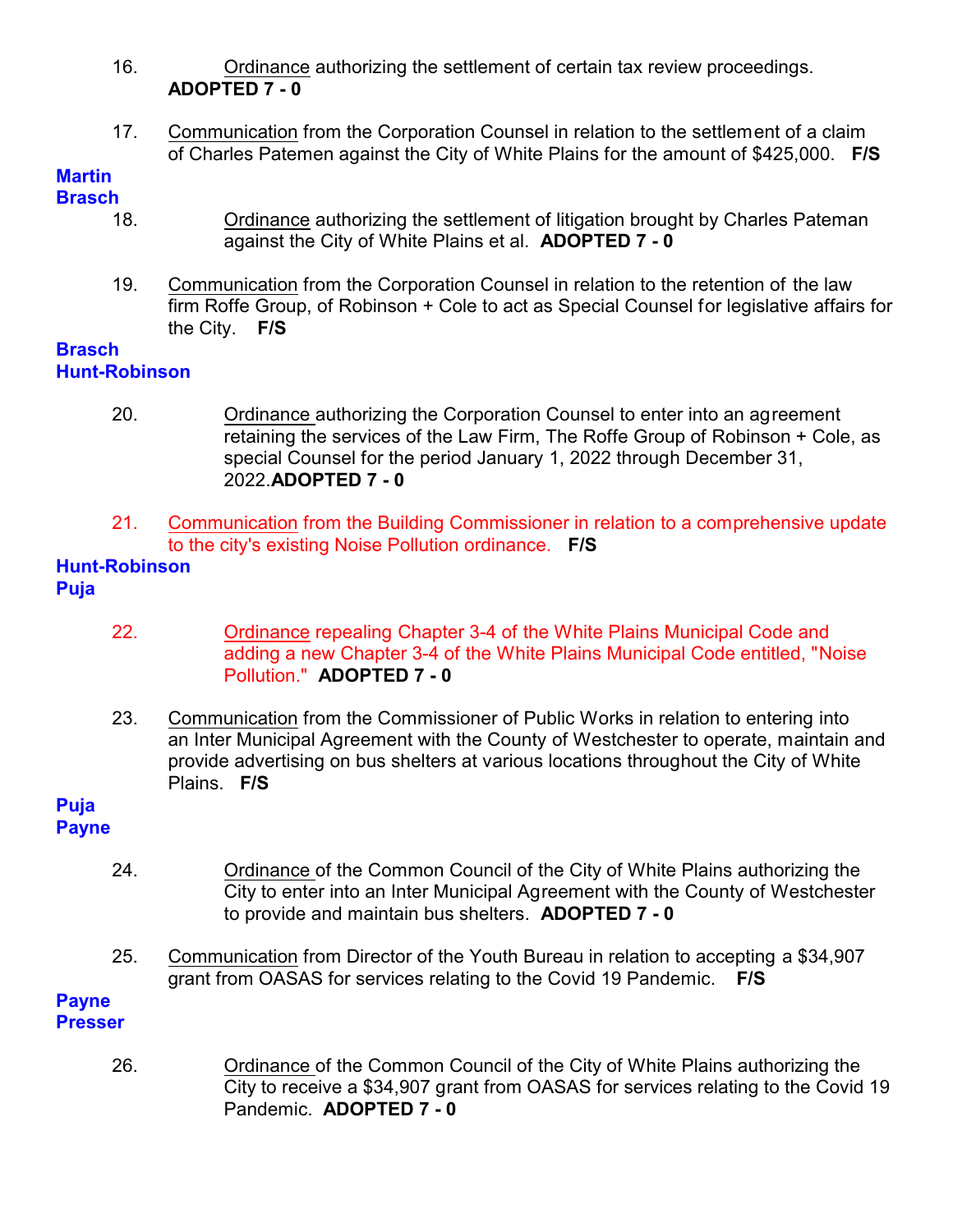27. Communication from Director of the Youth Bureau in relation to a contract with Bushido School of Karate, Inc. to provide Karate classes for Youth Bureau's Healthy & Fit for Life Program. **F/S**

#### **Presser Martin**

- 28. Ordinance of the Common Council of the City of White Plains authorizing an agreement between the City and Bushido School of Karate, Inc. to provide karate classes. **ADOPTED 7 - 0**
- 29. Communication from Director of the Youth Bureau in relation to a grant of Twelve Thousand dollars (\$12,000) from the Friends of the White Plains Youth Bureau, an award received from the Door/Gap Foundation, This Way Ahead Program to administer the This Way Ahead - New York youth employment initiative in Westchester during the period January 1, 2021 to December 31, 2021. **F/S**

#### **Martin Brasch**

- 30. Ordinance authorizing the Mayor to accept an extension to June 30, 2022 of a grant award to administer the This Way Ahead – New York Youth Employment Initiative. **ADOPTED 7 - 0**
- 31. Communication from Commissioner of Recreation and Parks in relation to accepting a \$500,000 State and Municipal Facilities Program (SAM) grant from the Dormitory Authority of the State of New York (DASNY) to fund improvements to Delfino Park. **F/S**

#### **Brasch Hunt-Robinson**

- 32. Ordinance of the Common Council of the City of White Plains authorizing an agreement to accept a \$500,000 DASNY Grant to fund improvements to Delfino Park. **ADOPTED 7 - 0**
- 32A Communication from the Mayor in relation to relation to accepting a \$100,000 State and Municipal Facilities Program (SAM) grant from the Dormitory Authority of the State of New York (DASNY) to fund the creation of a Veterans Memorial Garden and Battle Hill Meadow. **F/S**

# **Brasch**

- **Hunt-Robinson**
	-
	- 32 B Ordinance of the Common Council of the City of White Plains authorizing the Mayor, or his designee, to enter into an agreement to accept \$100,000 DASNY grant to fund the creation of a Veterans Memorial Garden and Battle Hill Meadow. **ADOPTED 7 - 0**
	- 33. Communication from Commissioner of Recreation and Parks in relation to Proposed fee schedule to be effective March 1, 2022. **F/S**

#### **Hunt-Robinson Puja**

34. Ordinance of the Common Council of the City of White Plains establishing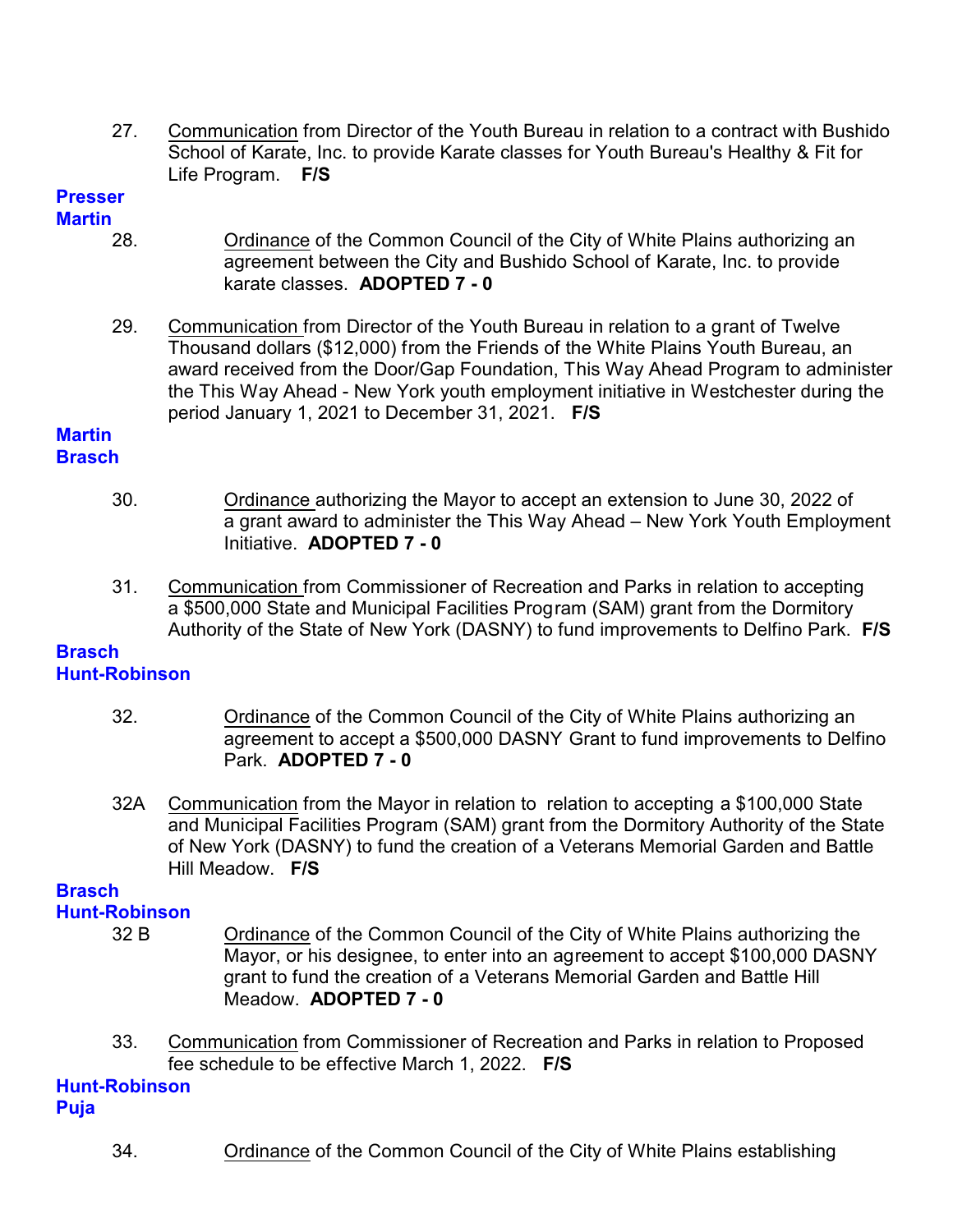and approving a schedule of user fees for the Department of Recreation and Parks effective March 1, 2022. **ADOPTED 7 - 0**

35. Communication from Personnel Officer requesting authorization to enter into a three year contract with Enterprise Training Solutions to provide New York State mandated training for all City employees on Anti-Sexual Harassment and Bullying/Violence in the workplace training. **F/S**

#### **Puja Payne**

- 36. Ordinance of the Common Council of the City of White Plains authorizing the Mayor, or his designee, to enter into a contract with Enterprise Training Solutions to provide Anti-Sexual Harassment and Bullying/Violence in the workplace training to City employees. **ADOPTED 7 - 0**
- 37. Communication from Personnel Officer recommending amendments to the 2021-2022 Table of Organization. **F/S**

#### **Payne Presser**

- 38. Ordinance amending the 2021-2022 Table of Organization by adding and abolishing certain positions. **ADOPTED 7 - 0**
- 39. Communication from City Transportation Engineer in relation to amendments to the Traffic Ordinance. **F/S**

#### **Presser Martin**

- 40. Ordinance amending the Traffic Ordinance of the City of White Plains in relation to modifying a "No Parking 10:00 A.M. to 11:00 A.M. Monday through Friday" zone on the East side of Smith Avenue from Davis Avenue southerly to 27 Smith Avenue. **ADOPTED 7 - 0**
- 41. Communication from the City Clerk requesting that the Statement of Canvass for the November elections be filed and spread. **F/S**

# **Presser**

### **Martin**

# **RESOLUTIONS:**

42. Communication from the Corporation Counsel regarding the Westchester County Industrial Development Agency's proposed inducement of a development project at 1 and 10 Lyon Place for the benefit of Arthouse WP Developments, LLC. **F/S**

#### **Martin Brasch**

- 43. Resolution of no objection to Westchester County Industrial Development Agency's issuance of sales tax and tax exemptions to develop 212 multifamily residential units in two existing buildings at 1 and 10 Lyon Place for the benefit of Arthouse WP Developments, LLC. **ADOPTED**
- 44. Communication from Commissioner of Building in relation to an application submitted on behalf of WPP Owner LLC, the owner of One North Broadway (aka White Plains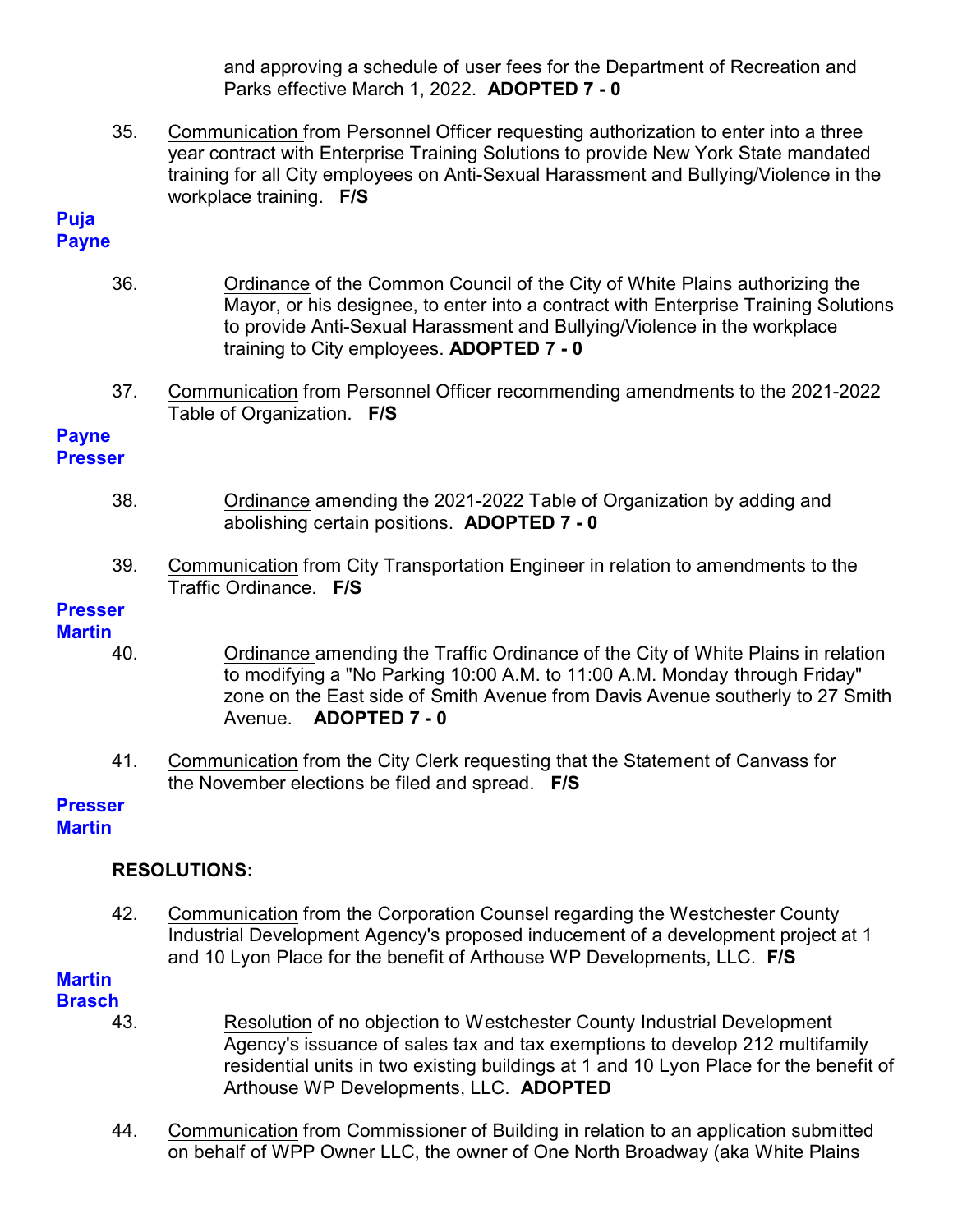Plaza) for a one year extension to a previously approved site plan amendment associated with exterior building signage. **F/S**

#### **Brasch Hunt-Robinson**

| .                      |  |
|------------------------|--|
| <b>ITEMS 45-54 F/S</b> |  |

| $11$ = $110$ $-10$ $-110$ |                     |                                          |
|---------------------------|---------------------|------------------------------------------|
| 45.                       | Communications from | <b>Design Review Board</b>               |
| 46.                       |                     | <b>Commissioner of Planning</b>          |
| 47.                       |                     | White Plains Planning Board              |
| 48.                       |                     | <b>Commissioner of Public Safety</b>     |
| 49.                       |                     | <b>Commissioner of Public Works</b>      |
| 50.                       |                     | Deputy Commissioner of Parking           |
| 51.                       |                     | <b>Transportation Commission</b>         |
| 52.                       |                     | <b>Commissioner of Parking</b>           |
| 53.                       |                     | <b>Westchester County Planning Board</b> |
| 54.                       |                     | <b>Environmental Officer</b>             |
|                           |                     |                                          |

## **Brasch Hunt-Robinson**

|  | 55. | <b>Environmental Findings Resolution ADOPTED</b> |  |
|--|-----|--------------------------------------------------|--|
|--|-----|--------------------------------------------------|--|

- 56. Resolution of the Common Council of the City of White Plains extending the site plan approval originally granted on January 6, 2020 for an additional year expiring on January 6, 2023 to WPP Owner LLC, owner of the property known as One North Broadway, for an amendment to an approved site plan to amend the master signage plan to install additional signage. **ADOPTED**
- 57. Communication from Commissioner of Building in relation to an application submitted on behalf of MG RMC Main LLC, for an extension and amendment to an approved site plan associated with 50 Main Street. **F/S**

# **Hunt-Robinson**

### **ITEMS 58-69 F/S**

### **Puja**

| 58.<br>59.<br>60.<br>61.<br>62.<br>63.<br>64.<br>65.<br>66. | Communications from<br>Design Review Board<br>Commissioner of Planning<br>White Plains Planning Board<br><b>Commissioner of Public Safety</b><br><b>Commissioner of Public Works</b><br>Deputy Commissioner of Parking<br><b>Transportation Commission</b><br><b>Commissioner of Parking</b><br><b>Westchester County Planning Board</b> |  |
|-------------------------------------------------------------|------------------------------------------------------------------------------------------------------------------------------------------------------------------------------------------------------------------------------------------------------------------------------------------------------------------------------------------|--|
| 67.                                                         | <b>Environmental Officer</b>                                                                                                                                                                                                                                                                                                             |  |
| 68.                                                         | Environmental Findings Resolution <b>ADOPTED</b>                                                                                                                                                                                                                                                                                         |  |
| 69.                                                         | Resolution of the Common Council of the City of White Plains approving the<br>extension and amendment of the site plan originally granted on July 1, 2019 to                                                                                                                                                                             |  |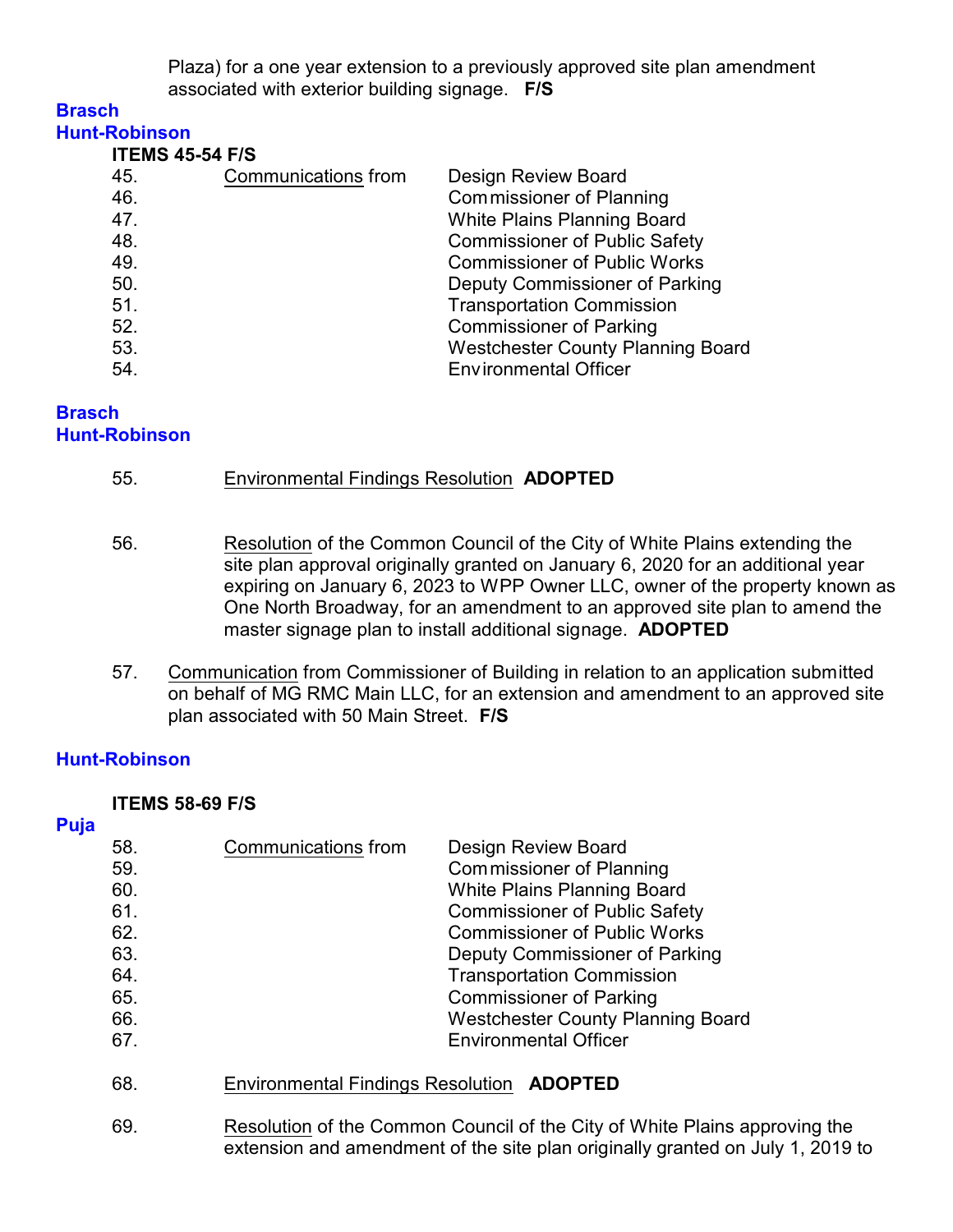MG RMC Main LLC for the project located at 50 Main Street, 34 South Lexington Avenue and 1-11 Martine Avenue. **ADOPTED**

70. Communication from Commissioner of Building in relation to an application for a site plan and special permit submitted on behalf of Chester WP, LLC, Chester WP II, LLC and Keeler Markwood Group, LLC for a multi-family development project at 6-10 Chester Avenue, White Plains, NY. **F/S**

# **Puja**

### **Payne ITEMS 71-80 F/S**

| 71. | Communications from | <b>Design Review Board</b>               |
|-----|---------------------|------------------------------------------|
| 72. |                     | <b>Commissioner of Planning</b>          |
| 73. |                     | White Plains Planning Board              |
| 74. |                     | <b>Commissioner of Public Safety</b>     |
| 75. |                     | <b>Commissioner of Public Works</b>      |
| 76. |                     | Deputy Commissioner of Parking           |
| 77. |                     | <b>Transportation Commission</b>         |
| 78. |                     | <b>Commissioner of Parking</b>           |
| 79. |                     | <b>Westchester County Planning Board</b> |
| 80. |                     | <b>Environmental Officer</b>             |

#### **Puja Payne**

### 81. Environmental Findings Resolution **ADOPTED**

82. Resolution of the Common Council of the City of White Plains approving the application submitted on behalf of Chester WP, LLC, owner of the property known as 6-8 Chester Avenue, (also known as section 125.83, block 5, lots 4 and 5), Chester WP II, LLC, owner of the property known as 10 Chester Avenue, (also known as section 130.28, block 1, lot 1) and Keeler Markwood Group, LLC for site plan and special permit approvals to construct a new four-story residential building with 74 units, associated parking and amenity space and payment by the applicant of fee-in-lieu in the amount of \$186,000 to be used exclusively for park, playground and other recreational purposes, including the acquisition of real property, to mitigate the recreational impact of the new multi-family project, in accordance with General City Law Section 27-a. **ADOPTED**

# **ITEMS FOR REFERRAL:**

#### **Payne Presser**

- 83. Communication from Commissioner of Building in relation to an application submitted for Site Plan Approval associated with the redevelopment of property located at 51 South Broadway. **Filed and Spread and refer to Design Review Board Board, Public Works, Traffic Division, Westchester County Planning Board**
- 84. Communication from Commissioner of Building in relation to an application submitted on behalf of Hale WP Owner, LLC for amended special permit/ site plan approvals for